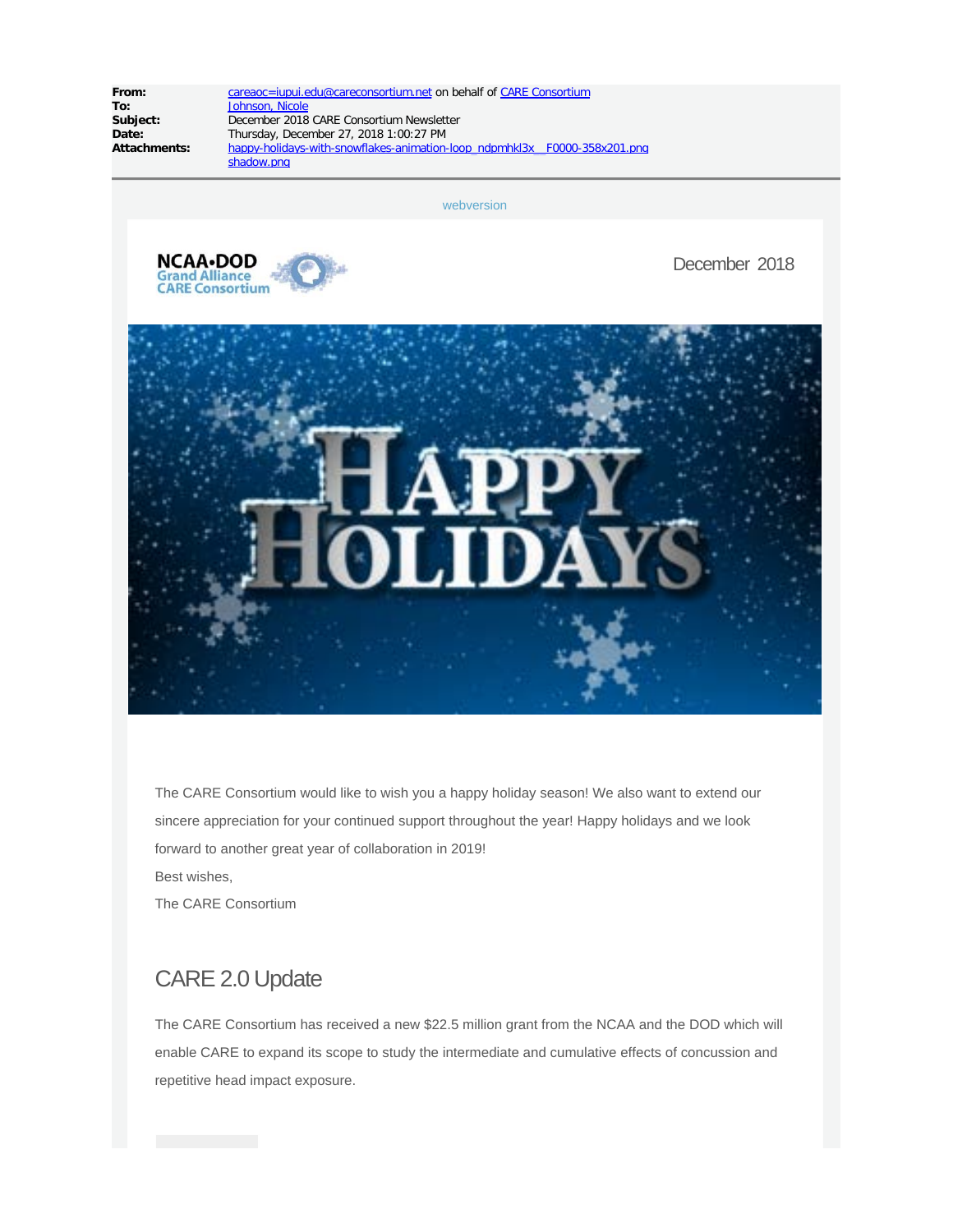read [more](http://careconsortium.net/mailster/2818/7232e321d230c175912fcbbafb0ae99d/aHR0cDovL2NhcmVjb25zb3J0aXVtLm5ldC9hLW5ldy0yMi01LW1pbGxpb24tZ3JhbnQtZnJvbS10aGUtbmNhYS1hbmQtZG9kLWlzLWVuYWJsaW5nLWNhcmUtdG8tZXhwYW5kLWl0cy1zY29wZS8)

# Spotlight on a CARE Performance Site: Uniformed Services University of Health Sciences

The Uniformed Services University of Health Sciences (USU) joined the NCAA-DoD CARE Consortium during its first year of execution to help foster the military service academies' abilities to recruit non-NCAA athletes for the program.

Traumatic brain injury has been referred to as the "signature wound" from Iraq and Afghanistan,



with many service members suffering this injury. While the Department of Defense has invested significant research funding over the years in various areas of TBI research, the ability to partner with the NCAA and the military service academies (MSAs) on such a large scale project was embraced by USU leaders who are excited to be part of this effort.

The combined efforts of USU and the MSAs, including Military Academy at West Point (USMA), US Air Force Academy (USAFA), US Coast Guard Academy (USCGA), and the US Naval Academy (USNA) has resulted in the recruitment of more than 40% of the greater than 41,000 participants currently enrolled in CARE. Moreover, the USU is committed to continue to work with the NCAA and CARE on its projected Service Academy Longitudinal TBI Outcomes Study (SALTOS), with the objective of following cadets and midshipmen longitudinally after they graduate and begin serving in their respective military branches.

Chartered by Congress in 1972, USU's mission is to educate, train, and comprehensively prepare uniformed services health professionals, scientists, and leaders to support the Military and Public Health Systems, the National Security and National Defense Strategies of the United States, and the readiness of the nation's uniformed services. Although USU does not have any NCAA teams, it is home to the F. Edward Hebert School of Medicine – "America's Medical School", the Daniel K Inouye Graduate School of Nursing, the Postgraduate Dental College and the College of Allied Health Sciences. Since USU's founding, it has been a global leader in a number of fields including combat casualty care, preventive medicine, infectious disease, oncology, genetics, rehabilitation, psychological health, and traumatic brain injury through its basic science and clinical research initiatives. USU's involvement in the CARE consortium would not be possible without the leaders at each of the MSAs. These leaders include: Drs. Ken Cameron and Dr. Megan Houston and their team at West Point, Lt. Col. (Dr.) Jonathan Jackson and Dr. Gerry McGinty and their team at Air Force, Dr. Patrick O'Donnell and Rachel Brodeur and their team at the Coast Guard Academy, and Lt. Cmdr. (Dr.) Adam Susmarski and Cmdr. (Dr.) Lance LeClere and their team at Annapolis. Leading the USU team is retired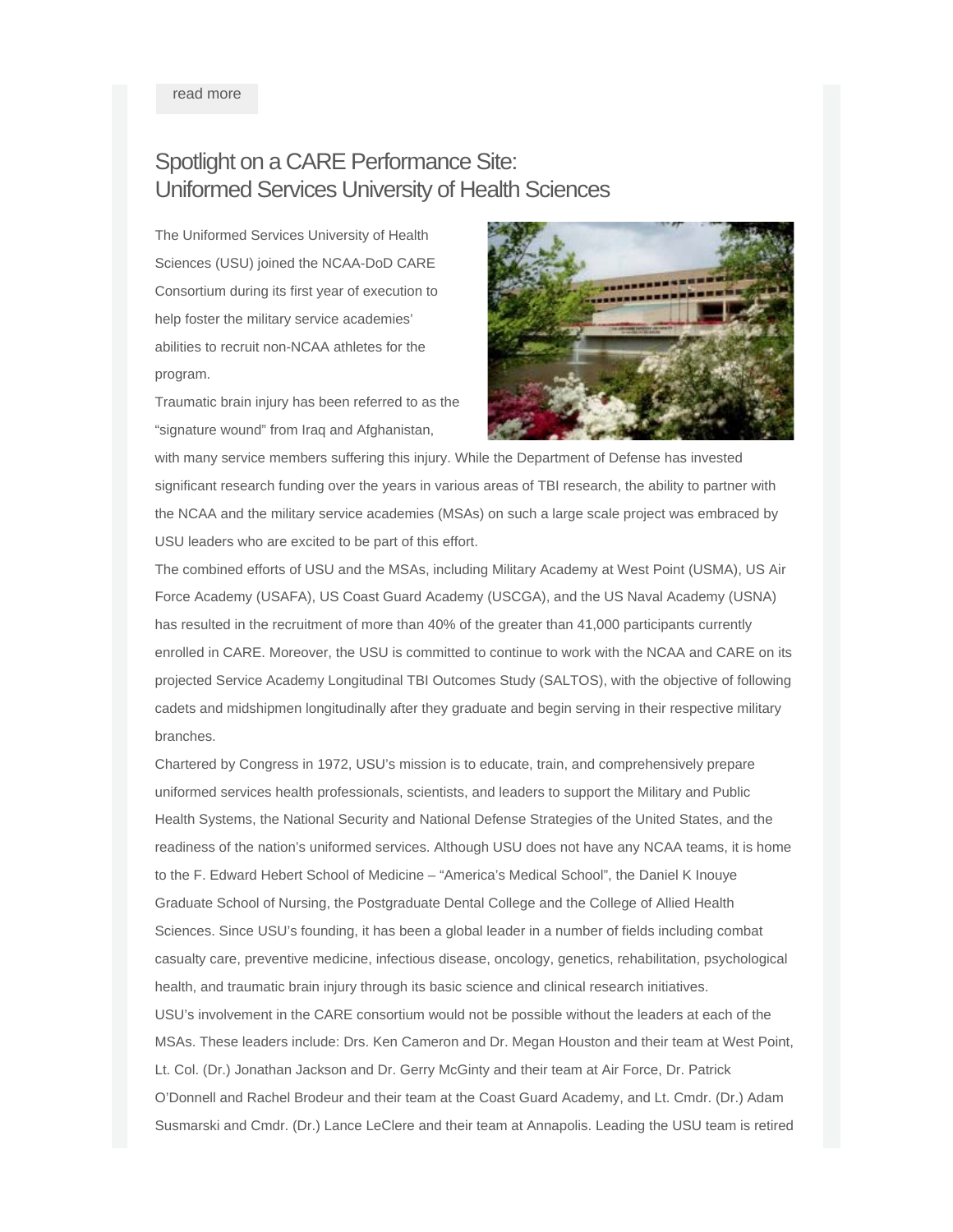Army Col. (Dr.) Paul Pasquina, professor and chair of the Department of Rehabilitation Medicine, along with Ms. Elizabeth Harper, program manager, Will Roddy, data and information systems manager, and Joshua Jeffries, research assistant.

We are very proud to be a part of this consortium and contributing to the nation's advancement in knowledge regarding concussion and its effect on athlete and service member health and performance.

#### Save the Date

Thank you for your participation in the NCAA/DOD Grand Alliance CARE Consortium. Please mark your calendars for our next CARE Investigator Meeting: February 7-8, 2019. This meeting will be held in Rosemont, IL; at the Big Ten Conference Center and hotel rooms will be available at the Aloft Chicago O'Hare.

More detailed information to follow.

Please note that Investigator Meetings are only open to Consortium sites and members. We look forward to seeing you there!



# CARE in Action

We are in need of new pictures for our CARE website and social media sites. Please share and submit ideas/post/tweets/pictures of CARE in action from your site with the CARE AOC careaoc@iupui.edu.

Thank You!

# CARE Connect

If you would like to collaborate with the CARE Consortium, please complete a Research Collaboration form. Collaboration Requests are reviewed monthly by the CARE Consortium Operating Committee.

CARE Research [Collaboration](http://careconsortium.net/mailster/2818/7232e321d230c175912fcbbafb0ae99d/aHR0cHM6Ly9yZWRjYXAudWl0cy5pdS5lZHUvc3VydmV5cy8_cz1uZ1VRcHdpdUhH)

# CARE Data Request

Please note: there are two separate forms available for use when requesting data and/or publication of data from the CARE Consortium Publication Committee. Data and Publication requests are reviewed monthly by the CARE Publication Committee.